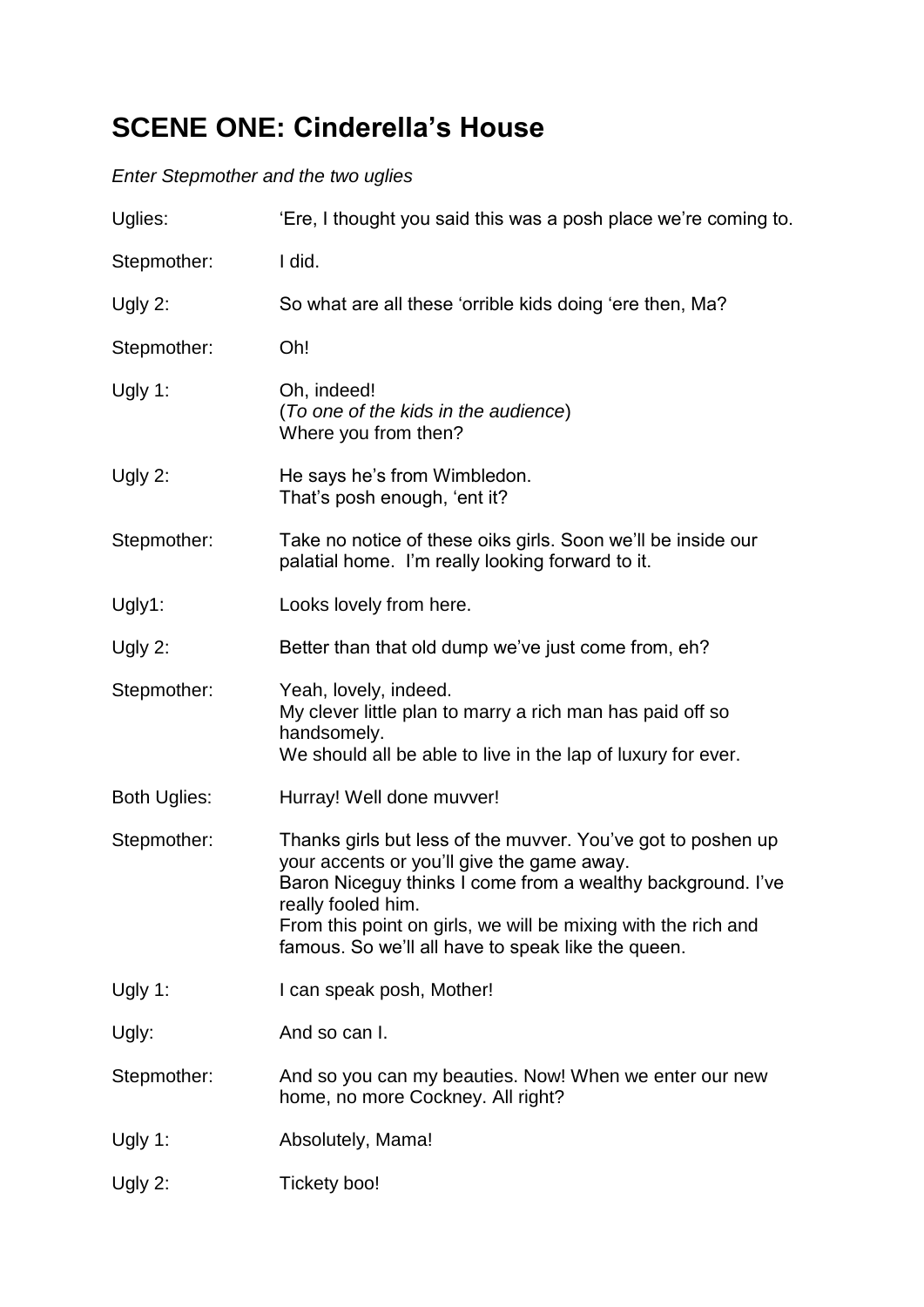| Stepmother:          | Now there's one little problem that I haven't mentioned.                                                                     |  |
|----------------------|------------------------------------------------------------------------------------------------------------------------------|--|
| Ugly 1:              | What is it Ma?                                                                                                               |  |
| Stepmother:          | Baron Niceguy, my newly wedded and very rich husband, has a<br>daughter of his own.                                          |  |
| Uglies 2:            | Ah no! I bet she's a spoiled little brat.                                                                                    |  |
| Ugly:                | You said no more sharing, muvver.                                                                                            |  |
| Stepmother:          | I did and I meant it.                                                                                                        |  |
| Ugly 1:              | Where's she gonna go?                                                                                                        |  |
| Stepmother:          | She'll stay in the kitchen where she belongs and she'll wait on<br>us hand and foot.                                         |  |
| Ugly 2:              | Won't her dad be upset about that.                                                                                           |  |
| Stepmother:          | He would if he was here. But he's not. He's away for a month on<br>business.                                                 |  |
| Uglies:              | Oooh!                                                                                                                        |  |
| Stepmother:          | Making money business!                                                                                                       |  |
| Uglies:              | Ooooh luverly jubberly!                                                                                                      |  |
| Ugly 1:              | Money! Now wouldn't that be loverly?<br>All I want No that's another show 'ent it?<br>(To kids) 'Ere, do you like Christmas? |  |
| Children all say yes |                                                                                                                              |  |
|                      | See! I knew you would.                                                                                                       |  |
| Ugly $2$ :           | I bet you get lots of presents, don't you?                                                                                   |  |
| Children all say yes |                                                                                                                              |  |
| Stepmother:          | Spoiled! That's what they are.                                                                                               |  |
| Ugly 1:              | (To kids) Do you know what?<br>I hate Christmas. Don't I, Sis?                                                               |  |
| Ugly 2:              | Yeah! And so do I.                                                                                                           |  |
| Stepmother:          | I'm not keen on it either!                                                                                                   |  |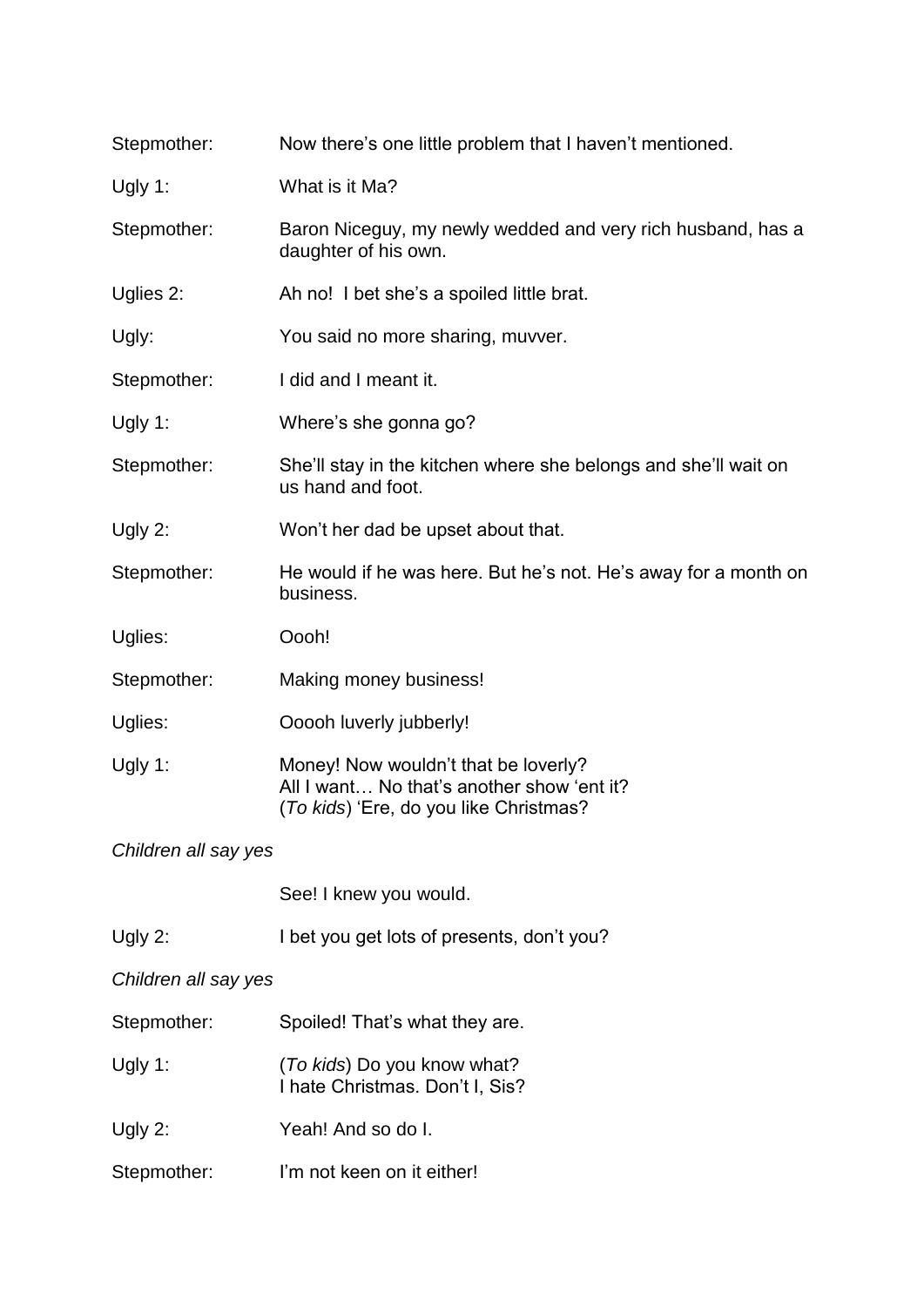S/M & Uglies: D'ya know why?

## **SONG: I HATE CHRISTMAS**

We hate Christmas! We never had a Christmas as a kid. We hate Christmas! 'Cos everyone around us always did.

They had stockings, A lovely Christmas stocking on their bed. We had nothing, Just a glass of water and some bread.

#### *Chorus*

*We never had decorations on the wall. No tree in the hall. No! Nothing at all! We never had stuffed turkey as a young kid should No Chrissy pud, Why? We never understood.*

*They were just sad, deprived, little kids. They never knew how to smile. It's not surprising that little kids like that Should turn out to be so vile.*

We hate Christmas! We never pulled a cracker with a friend. We hate Christmas! Every year it drove us round the bend.

No one came around And wished us Merry Christmas as a girl. We just sat there. Never had a toy, Our life was hell

### *Chorus*

*We never had decorations on the wall. No tree in the hall. No! Nothing at all! We never had stuffed turkey as a young kid should No Chrissy pud, Why? We never understood.*

*They were just sad, deprived, little kids. They never knew how to smile. It's not surprising that little kids like that, Should turn out to be so vile.*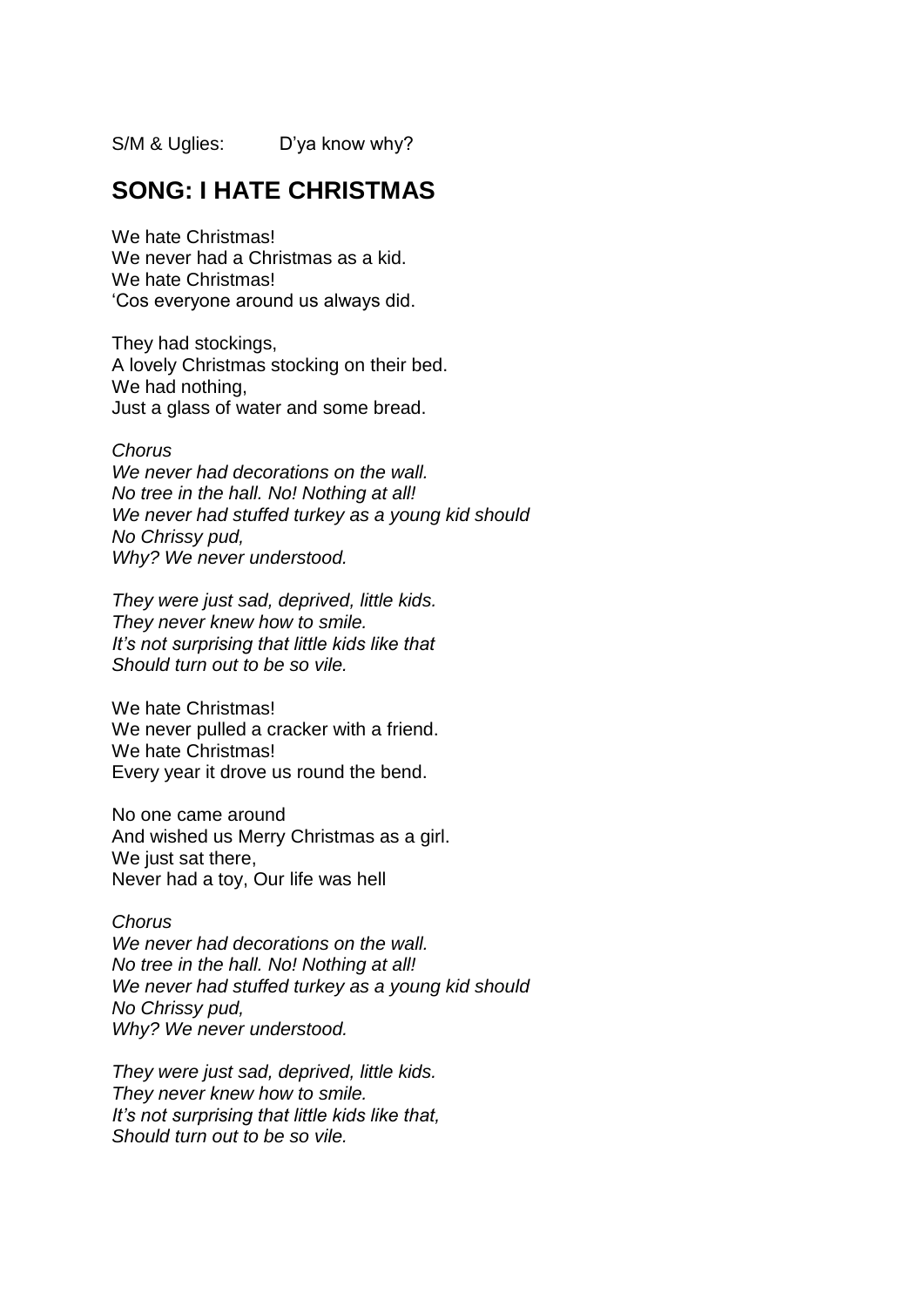| Ugly 1:                              | (Dabbing her eyes) Oooh! That's made me feel right sad, that<br>has.                                                                                                       |  |
|--------------------------------------|----------------------------------------------------------------------------------------------------------------------------------------------------------------------------|--|
| Ugly 2                               | (Dabbing her eyes) Me too!<br>What were you saying about your rich husband Muvver?                                                                                         |  |
| Stepmother:                          | (Dabbing her eyes) I was saying that by the time he gets back. I<br>will be in charge and he'll do as he's told.                                                           |  |
| <b>Enter Cinderella</b>              |                                                                                                                                                                            |  |
| Cinders:                             | Oh hello! Oh dear! You all look upset, are you ok?                                                                                                                         |  |
| S/M & Uglies regain their composure. |                                                                                                                                                                            |  |
| Stepmother:                          | Yes, we're fine!                                                                                                                                                           |  |
| Cinderella:                          | You must be Baroness Niceguy, my father's new wife. I'm so<br>sorry I missed the wedding, I was ill. Pleased to meet you.<br>(Holds out her hand to shake but is declined) |  |
| Stepmother:                          | (Posh voice) And you my girl must be Cinderella, my husband's<br>daughter.                                                                                                 |  |
| Cinders:                             | Ye esss                                                                                                                                                                    |  |
| The Uglies laugh at her name         |                                                                                                                                                                            |  |
| Stepmother:                          | And these two handsome women are MY daughters and they,<br>along with myself, will have the finest bedrooms in the house<br>now we are living here.                        |  |
| Cinders:                             | Buuu. t my faather!                                                                                                                                                        |  |
| Stepmother:                          | Your father isn't here, girl and from now on you will take orders<br>from me. Is that clear?                                                                               |  |
| Cinders:                             | Oh! But                                                                                                                                                                    |  |
| Ugly 1:                              | No buts. Does my muvver make herself clear?                                                                                                                                |  |
| Stepmother:                          | (aside) Mother!                                                                                                                                                            |  |
| Ugly 1:                              | Mother make herself clear, or shall I repeat it for you.                                                                                                                   |  |
| Cinders:                             | II.t's clear.                                                                                                                                                              |  |
| Ugly 2:                              | Good. So perhaps you'd like to make yourself useful as we've<br>had a long journey and are completely knackered.                                                           |  |